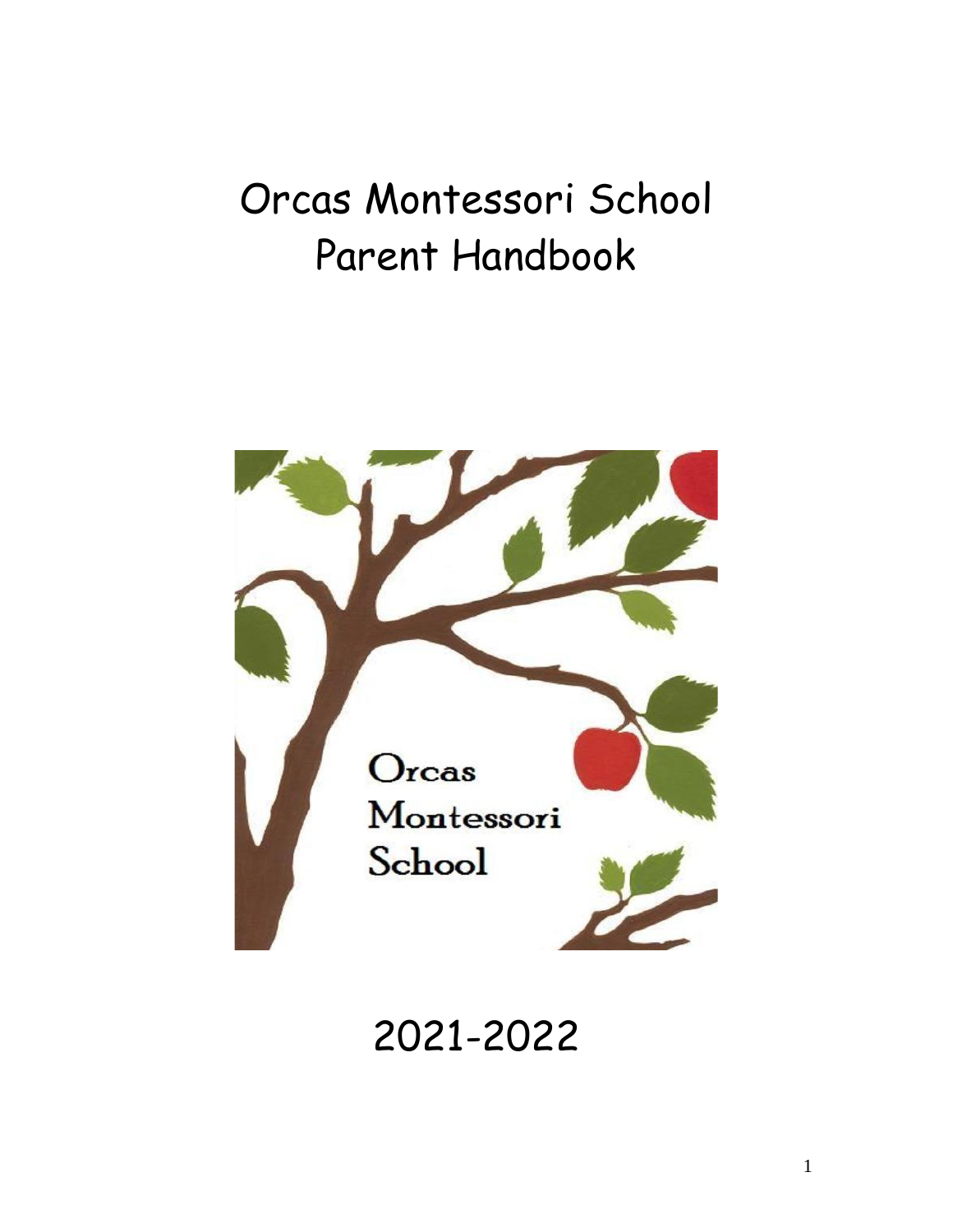

Orcas Montessori is a non-profit, organization dedicated to the education of the young child according to the philosophy of Dr. Maria Montessori. All children from 2 1/2 to 6 are encouraged to apply for enrollment regardless of race, color, creed, national origin, religious preference, sex, sexual orientation, or disability.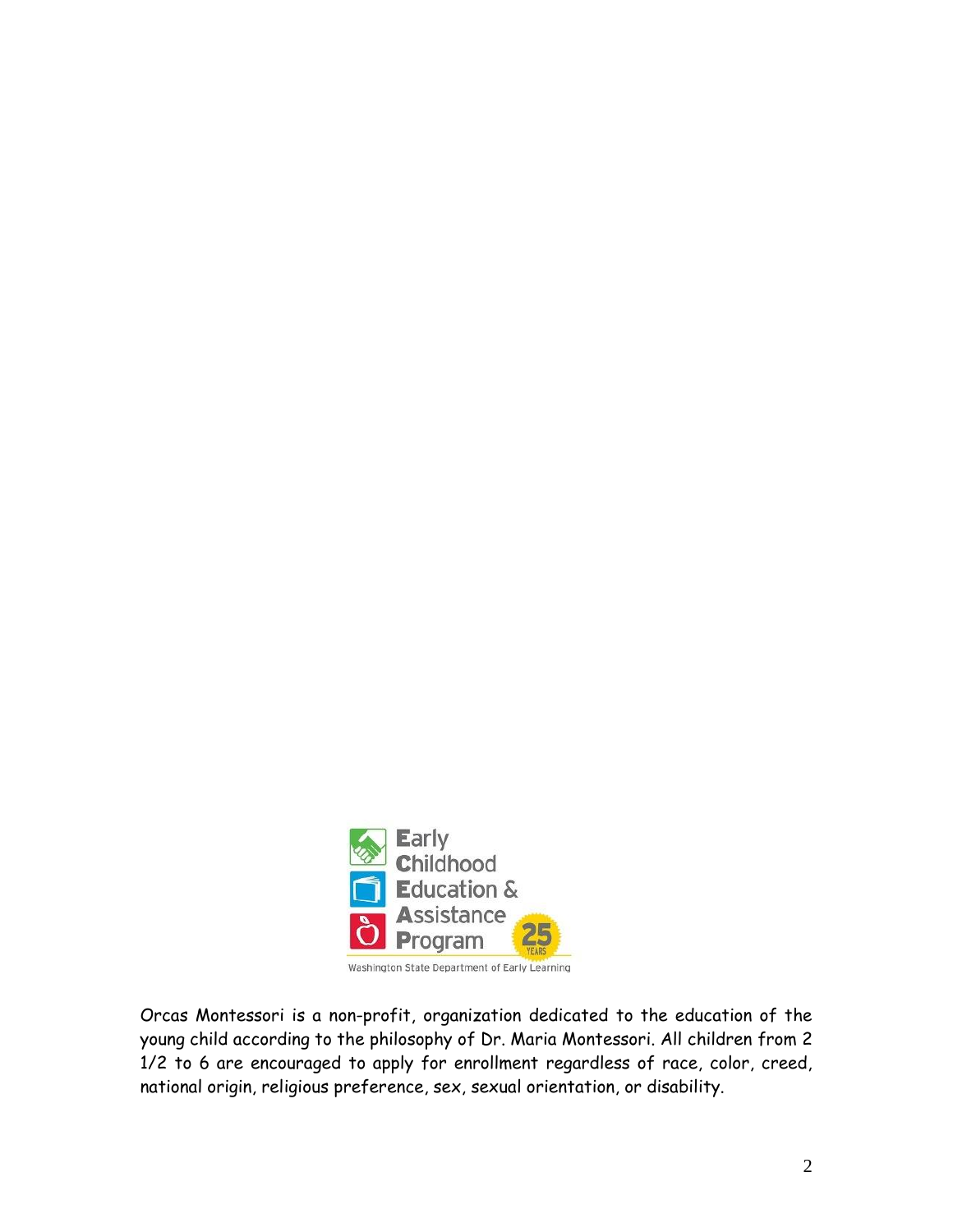# **Table of Contents**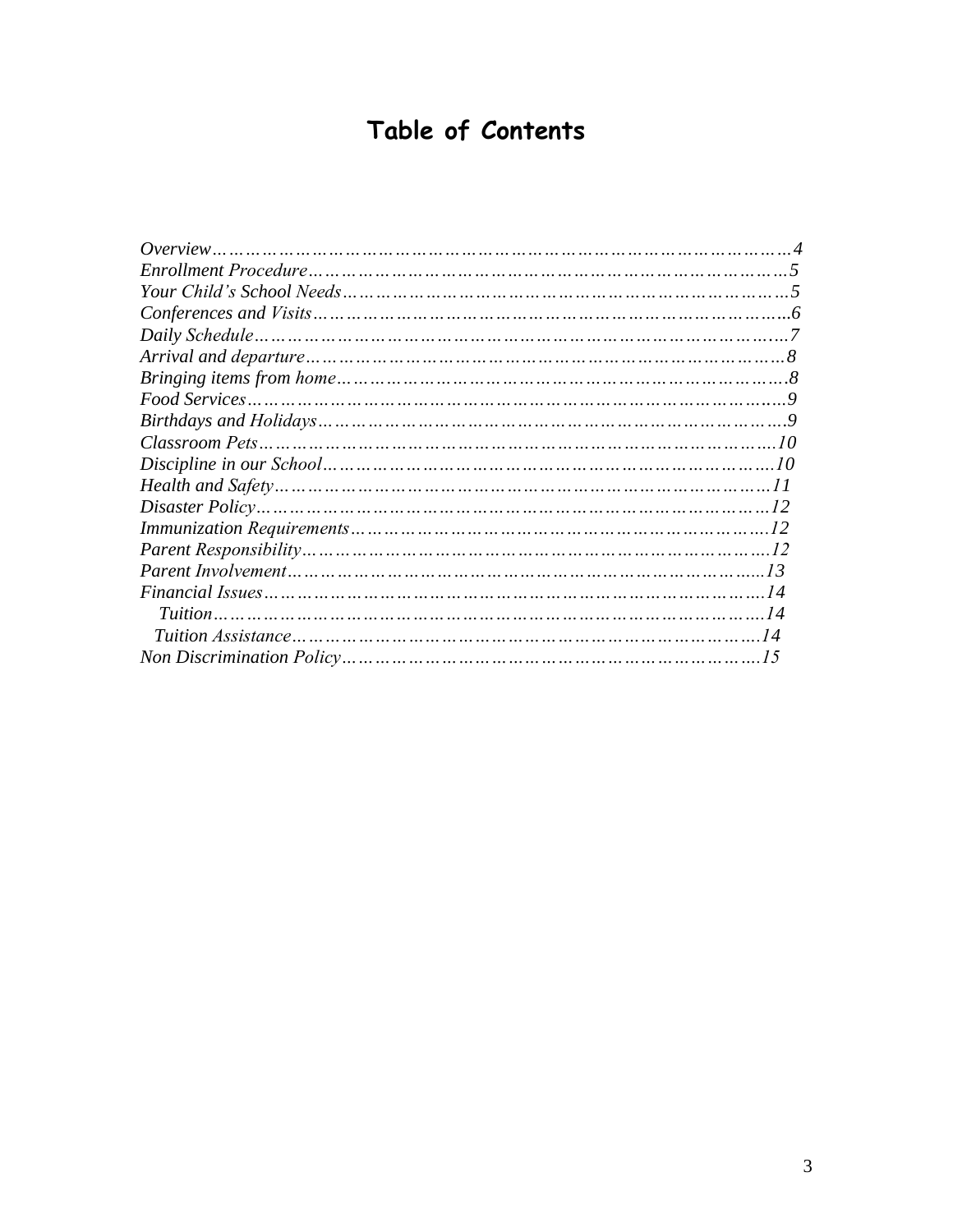*And so we discovered that education is not something which the teacher does, but that it is a natural process which develops spontaneously in the human being. It is not acquired by listening to words, but in virtue of experiences in which the child acts on his environment. The teacher's task is not to talk, but to prepare and arrange a series of motives for cultural activity in a special environment made for the child." (Dr. Maria Montessori, The Absorbent Mind p. 6)*

# **Welcome and thank you!**

We thank you so much for joining our school, and hope that you will take a few minutes to read this handbook. It contains a lot of information about our general procedures and the opportunities we offer to help you remain strongly involved with your child's experience in our classroom.

#### **A Brief Overview**

Building on over 100 years of tradition and experience, today's Montessori classroom seeks to recognize and respect the unique journey all children must take in discovering their own independence and their own sense of place within the greater community of the world that we all share.

Under the careful observation and direction of a trained guide, the children are given the freedom and time to explore a full curriculum of tools that have been specifically designed to assist their natural and spontaneous interactions with the world around them. Our aim is to help each child to discover and refine the skills they need to attain a successful development of their body, intellect and psyche. By following the children's lead, we are able to guide them towards work which satisfies their own innate tendencies. By offering the children time to fully master the skills they seek, we hope to instill a love of work and a self confidence that will carry far beyond the three years they spend in our classroom.

As the children follow their path through the classroom, we invite and encourage you, the parents, to learn more of the Montessori Method by borrowing books from our library, attending our Parent Education Nights, and, most importantly, feeling free to bring us any questions you may have. In this way we can work together to more fully support your child's time within our program.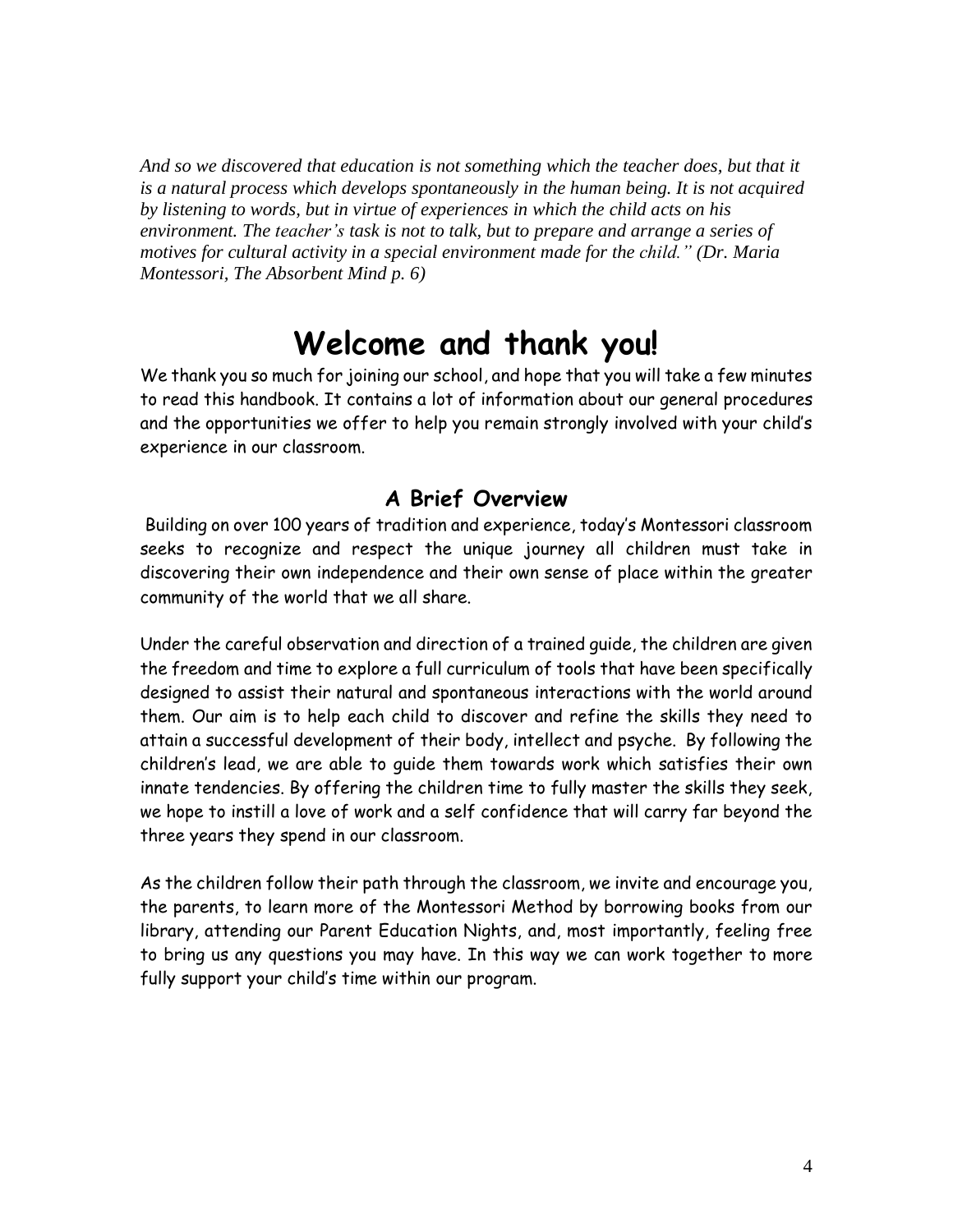#### **Enrollment Procedure**

Pre-registration forms are available to returning students in the spring. Parents are encouraged to pre-register their returning students and younger siblings interested in attending the following school year by April 15. Their scheduling choices will be discussed at the spring parent teacher conference. Child readiness for full day will be determined at this time.

Parents of new students interested in enrolling may fill out a pre-registration form at any time and put their child on the waiting list. The date this form is turned in will be recorded on the form. After returning students are enrolled, the remaining spaces will be filled from the dated order in which the pre-registration forms were received. Parents will be directed to register on line in the Transparent Classroom website.

In order to insure enough available morning spaces for incoming three year olds, we will limit the number of morning spaces available to returning four year olds registered for half day. After enrolling the three year olds, any available morning spaces will be filled by half day four year olds in the order requests are received. The remaining four year olds will be registered in the afternoon session.

Students will begin in September, but new admissions may begin throughout the year if there is space available.

## **Your Child's School Needs**

1. For your child's comfort and independence, please provide simple sturdy clothing free of complicated fastenings. This will enable your child's independence when changing his clothes or using the bathroom. A good pair of rubber boots a hat and appropriate outer gear are needed when the weather is wet or cold. Outside work and play is so important and good for your child that we will go out daily unless the weather is too severe.

2. Please bring a warm pair of rubber soled slippers or clean indoor slip-on shoes to ensure warm, dry feet and clean floors. Please avoid large character slippers and make sure the indoor shoes fit comfortably.

3. Bring a change of clothing (including warm sweatshirt, pants, shirt, socks, and underwear) to be stored in your child's cubby. If you are given a bag of wet clothes to take home, please replace it the next day with clean and dry ones.

4. Bring a small, hardy indoor plant to school for the children to water and care for.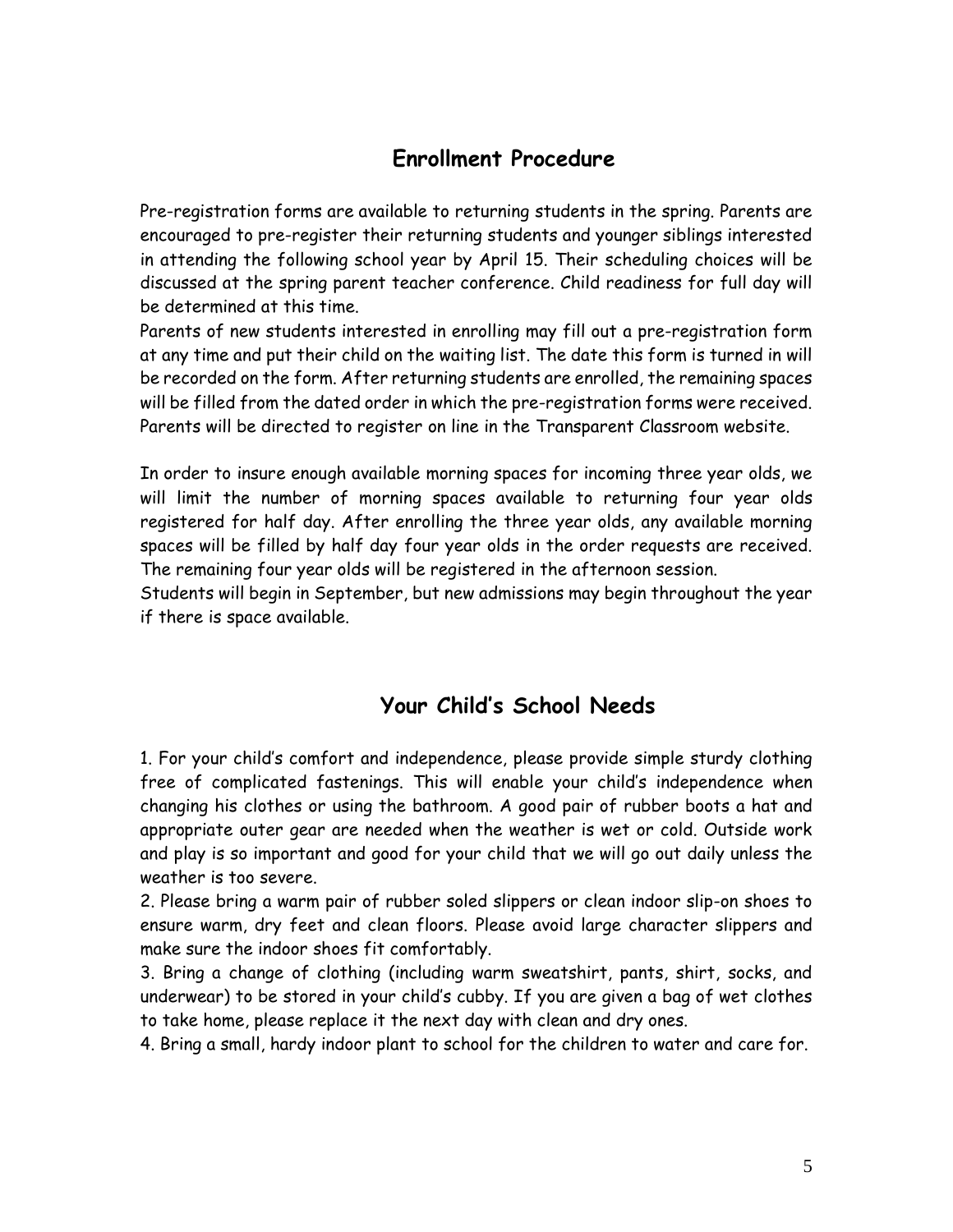# **Conferences and Visits**

We request that each family join us in an initial intake interview to help us insure that your child's own particular needs are best met by our classroom and staff.

Once enrolled, conferences will be scheduled twice a year to keep you fully informed about your child's time in the room.

Two classroom visits are arranged during the year (generally in mid October and early Spring) to give all parents a chance to see first hand the amazing work that your children are engaged with. These scheduled visits and any other requested visits will be possible if COVID protocols allow.

As our program relies on comfortable we are open and ready to respond to any questions that may arise over the course of the year. Please tell us of any events in your family that may be affecting your child positively or adversely (i.e. illness or death, separation, a move, difficult traveling, a new baby, etc.). If you have any concerns about how your child is doing, especially if your child experiences a difficult transition, please don't hesitate to call and check in. We do request that matters involving a discussion of the children themselves be scheduled in advance so that we can talk without the children's presence. This can be done in person, on the phone or via e-mail.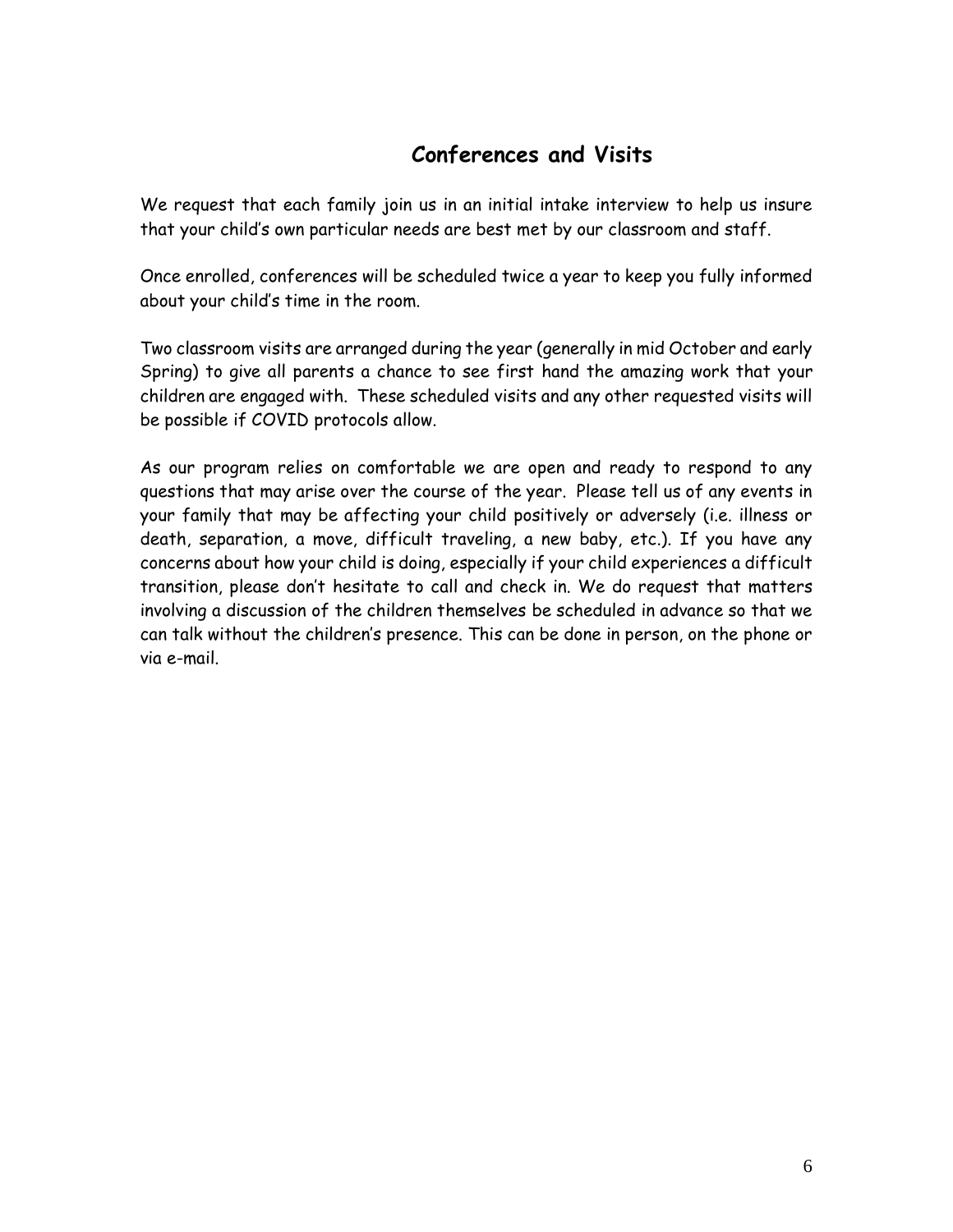# **Daily Schedule**

- 8:15 11:00 Work cycle within the indoor Montessori environment, group time, and breakfast
- 11:00 11:30 Outdoor playtime
- 11:25 Departure for morning students not staying for lunch
- 11:30- 12:00 Lunch
- 12:00-12:30 Outdoor playtime
- 12:30 Departure for morning students leaving after lunch
- 12:30-1:00 Outside playtime for afternoon students /rest time indoors for those those children needing rest time
- 1:00 3:00 Extended day work cycle within the indoor Montessori environment, outdoor environment and snack, group time
- 3:00-3:30 Outside playtime
- 3:30 Afternoon dismissal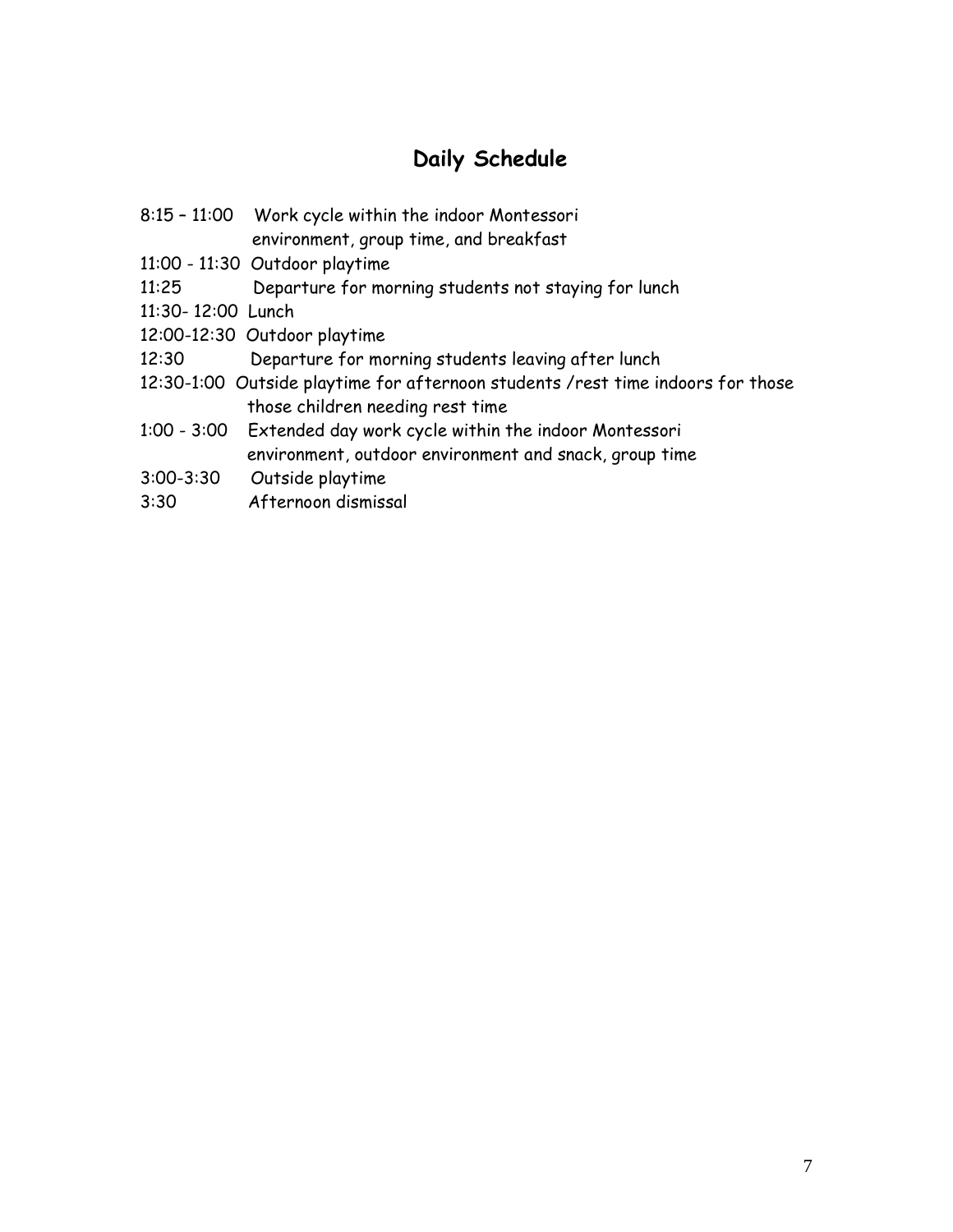#### **Arrival and Departure**

#### **You must sign your child in and out daily with Transparent Classroom PIN and do the health screening which includes a temperature check.**

School runs from Monday - Friday. Morning session hours are from 8:15 to 11:30 with lunch served at 11:30. Children staying for lunch must be picked up by 12:30. Afternoon session hours are 12:30-3:30. We have a fifth day option of our morning session from 8:15-12:30 which can be added to our four day program.

We ask that all families be respectful of our drop off and pick up times. Late arrivals are disruptive for your child as well as the rest of the class. We will not accept children into the room prior to 8:15, as we are preparing the environment.

Please inform a staff member in advance if you have made arrangements for another adult to pick up your child and either text or email the director. Make sure to list that individual on your Transparent Classroom Enrollment Form. We will need a written permission slip for any adult who is not on your release form for pick up.

If there is some mishap with your pickup arrangements, please call us promptly and we will help if we can. We are on a tight schedule and it is important that you pick up your child on time. Unless you call and tell us that you're unavoidably delayed and will be late, a late fee of \$ 15 will be due.

# **Bringing Items From Home**

If your child has something beautiful or interesting from the natural world or something of historical or scientific interest, please encourage her to bring and share it with her classmates by placing it on the "Shelf of Wonder"**.** Please limit such shared items to one per week. **Please help your child leave personal toys at home or in the car. These items distract her from her pursuits in the classroom, and can be lost or broken at school.**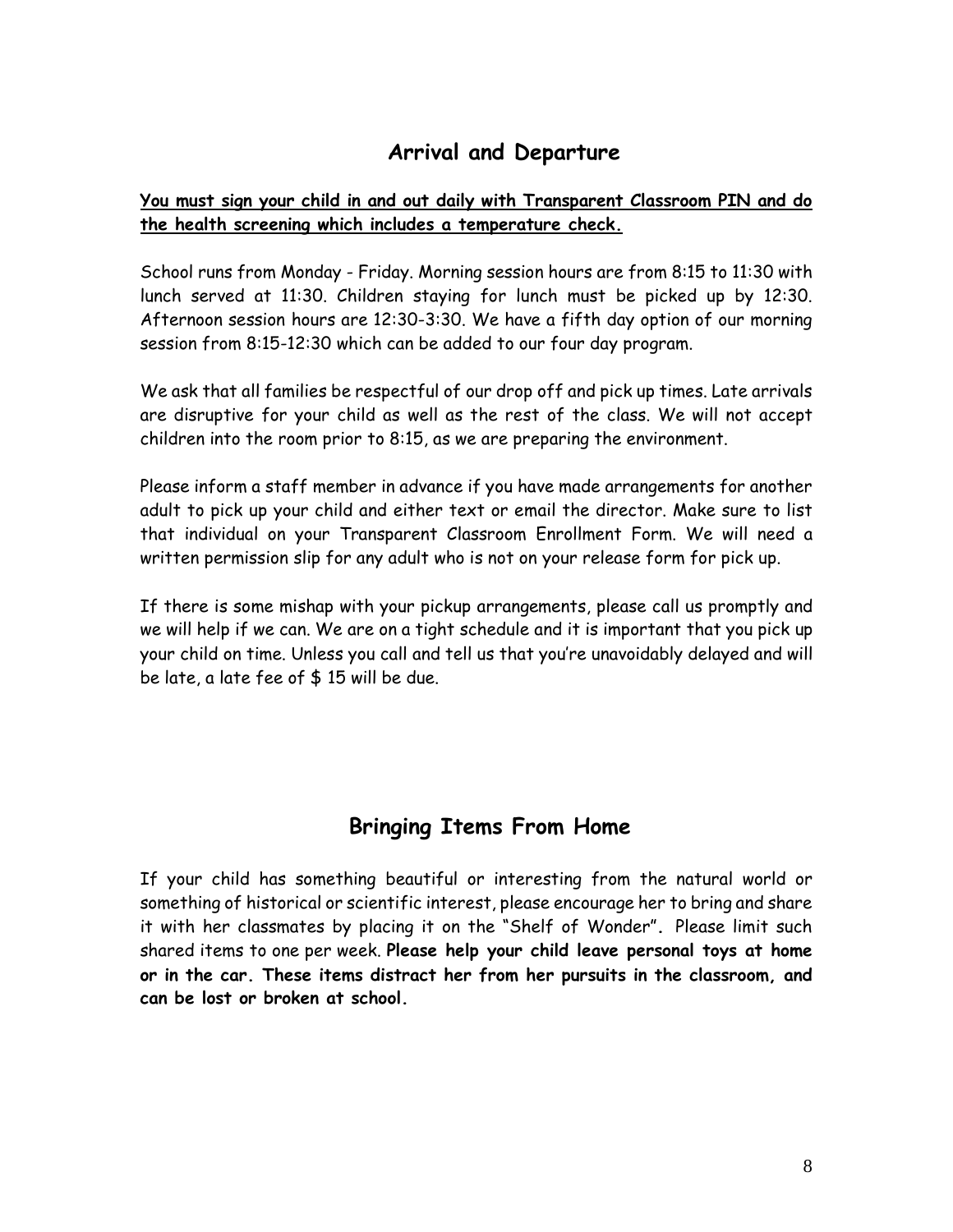# **Food Services**

**If your child has a particular food allergy or food need, please let us know!**

**A nutritious breakfast and hot lunch will be provided Monday through Friday for those students signed up**. They will be encouraged to try a variety of foods. Balanced meals with organic fresh fruits, vegetables, grains and protein items will be cooked and served. Lunch and breakfast is served with organic milk. Menus will be posted on the bulletin board in the entry each month.

**Afternoon Snack will be provided by the school.** Our snacks are nutritious with a variety of organic grains balanced with organic fruits and vegetables. A snack menu will posted in the school entry each month.

Because we try to maintain as healthy an environment as we possibly can, we serve non-GMO containing foods and 95% of all foods served are organically grown. Our cleaning products are as "eco-friendly" and non-toxic as possible.

The school does not use pesticides for any purpose. If the situation arises that we would need to use a pesticide for any reason, parents will be notified before use and directions will be followed in a responsible and safe manner according to the licensing requirements of the Pesticide Application Act.

# **Birthdays and Holidays**

We have a special ceremony for birthdays. You are invited to send along photos and a sentence of what your child was doing at each of their previous birthdays (such as when they began walking, living in a certain place, favorite books, etc.) to include it our celebration.

While we tend to "downplay" the general uproar that comes with many holidays, we do acknowledge these celebrations and offer a number of holiday related projects to the children. Please contact us if you wish to have your child be exempt from these activities.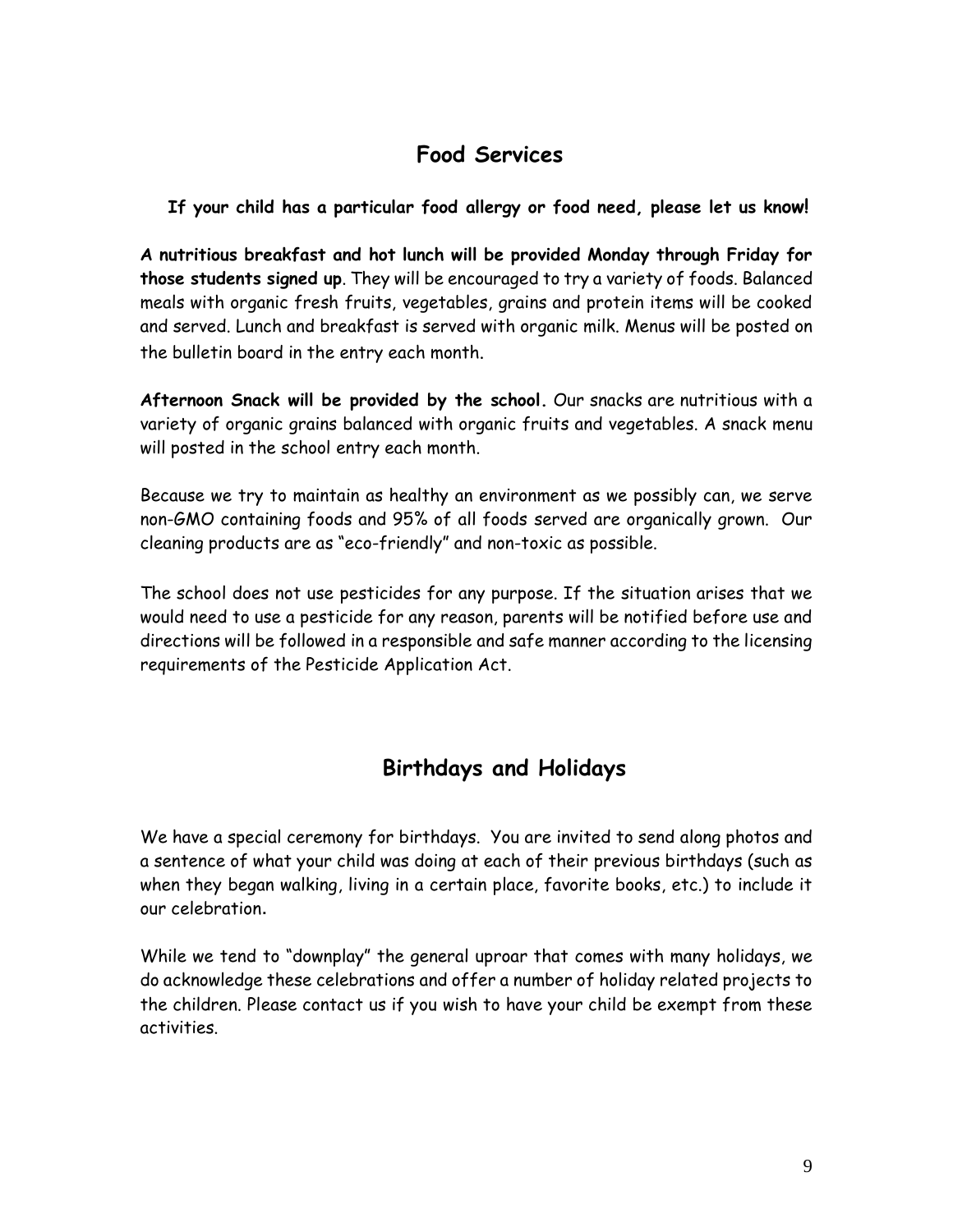#### **Classroom Pets**

Currently, we have no classroom pets.

#### **Visiting Pet Policy:**

Occasionally children like to bring in pets from home to show their classmates. If your child would like to bring in a pet, you must talk to the teacher or Director to set up a time. We have found that it works best to bring the pet either during group time at the end of class or during outside to playtime. The children will wash hands after handling the animals. The animals must have the required shots and be gentle around children. We often we have children who are fearful of dogs, therefore the best time to bring them is when we are outside and the children can choose to be near them or not.

#### **Discipline In Our School**

The children have simple ground rules to follow while in the classroom and outdoors. These are presented to the children on the first day of school and are verbally repeated by the teachers in simple lessons and dramatized by teachers and children in small groups to reinforce their importance. These include not harming yourself, not harming others, respecting their work, respecting the environment, learning to use words to solve problems, and walking up to a teacher or fellow student when speaking to them. These ground rules are fundamental at the Orcas Montessori School because they signify the mutual respect that is essential if there is to be a classroom full of free children, busy fulfilling their individual needs. These rules also free the teacher to attend to one child at a time.

If a child in the classroom is disruptive, she/he will be redirected to an activity that will hold her/his interest. If he is unable to focus, he will accompany the teacher or an assistant in whatever activity they are presenting until the child is ready to work by herself/himself again. If a child hurts others, she/he will be given a respectful, related consequence for her/his behavior. If a child's unacceptable behavior continues as an issue over a period of time and interferes in the working and safety of children in the classroom, parents will be asked to attend a conference and problem solve together with the faculty. The staff is dedicated to kindness and consistency. If after employing the strategies agreed upon by parents and staff, an outside consultant will be contacted to come observe and then meet with parents and staff. We do reserve the right to seek an alternative setting for the child in the community if all strategies outlined in our policy are not effective and the child's behavior is a danger to themselves or others.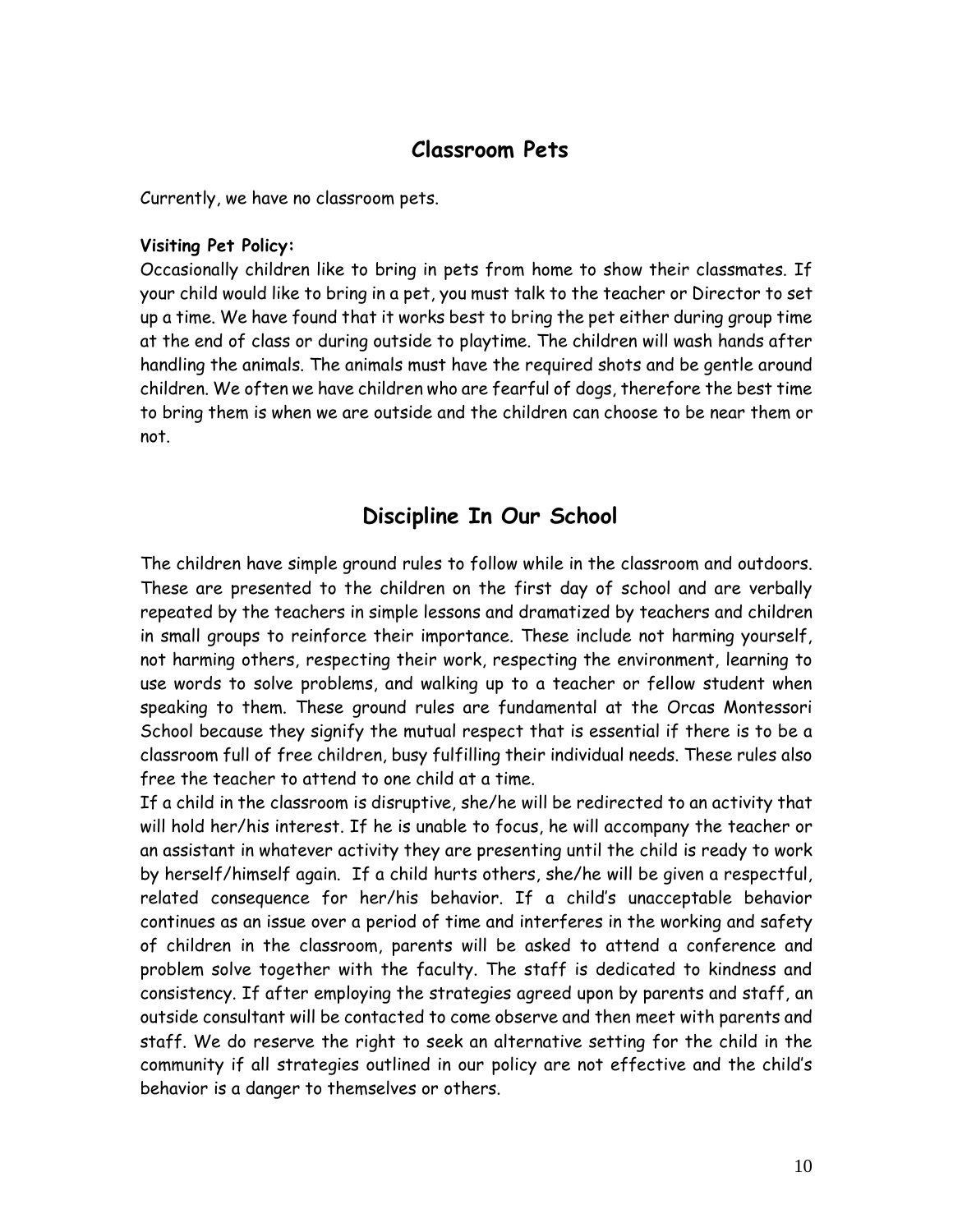# **Health and Safety**

Every precaution will be taken to insure your child's safety, and she will be given clear safety instructions and limits. The children will be shown how to wash their hands upon arrival, after every bathroom use, before snack and mealtime, and upon coming in from outside play. Your support of this good health behavior at home will establish a necessary lifelong habit.

Because the health of all of our children and staff is important, you must keep your child home at the onset of a cold, 24 hours after your child's temperature returns to normal after a fever, 24 hours after the last episode of vomiting or diarrhea, profuse or colored nasal discharge, frequent sneezing or symptoms of communicable diseases. Because of transmissibility of COVID, your child will be asked to stay home if they are experiencing any cold symptoms and a medical provider should be consulted before the child returns to school. They need to be home for 48 hours after the last symptom has disappeared and 14 days after contact with someone who has COVID or a negative COVID test 10 days after contact.

Please allow your child the luxury of staying home if he is unusually fussy, cranky or tired or just not himself. If not, you must leave us a phone number where you can be reached if it becomes obvious that your child is ill. If your child is obviously ill upon arrival, please be prepared to take them with you.

If your child becomes ill while at school, you or an authorized person (if you can not be reached) will be notified immediately. Parents are required to sign a Medical Release consenting Orcas Montessori School to administer first aid and/ or authorize a medical doctor to examine or treat your child in case of medical emergency while he is in attendance at Orcas Montessori School or on a school field trip. Administration of medications to children will only be given by the school with a doctor's written authorization AND the written, signed directions of a parent or guardian.

The school is a smoke, alcohol, vape free facility, free of lead based paint. All efforts are made to make the facility as healthy an environment as possible for the welfare of the children, families and staff.

We have a more detailed Health Care Policy that is available for reading in our Policies Notebook on the Parent Resources Shelf and on the transparent Classroom site.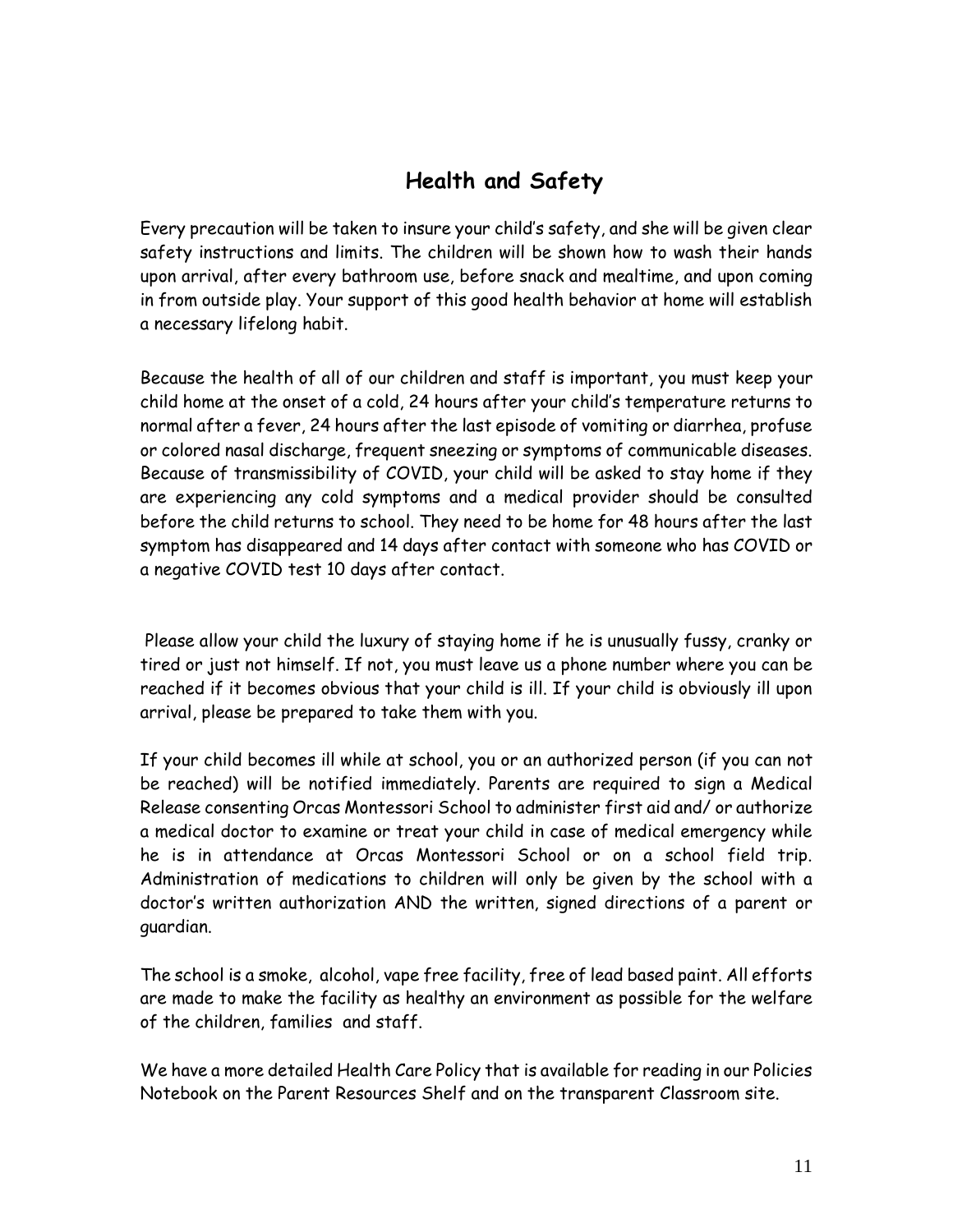#### **Disaster Policy**

Please take the time to review the disaster plan in the Policies Notebook or on the Transparent Classroom site. If you have any questions, please talk to the Director.

#### **Immunization Requirements**

Health records are due when you enroll your child. Children without current immunization forms will not be admitted to class until they are updated. If your child is not immunized against a particular disease and there is an outbreak of that disease, you will be asked to keep your child at home until the period determined by the health department has passed.

# **School Responsibility**

All staff members are mandated reporters; meaning that we are required to report suspected child abuse or neglect to Children's Protective Services.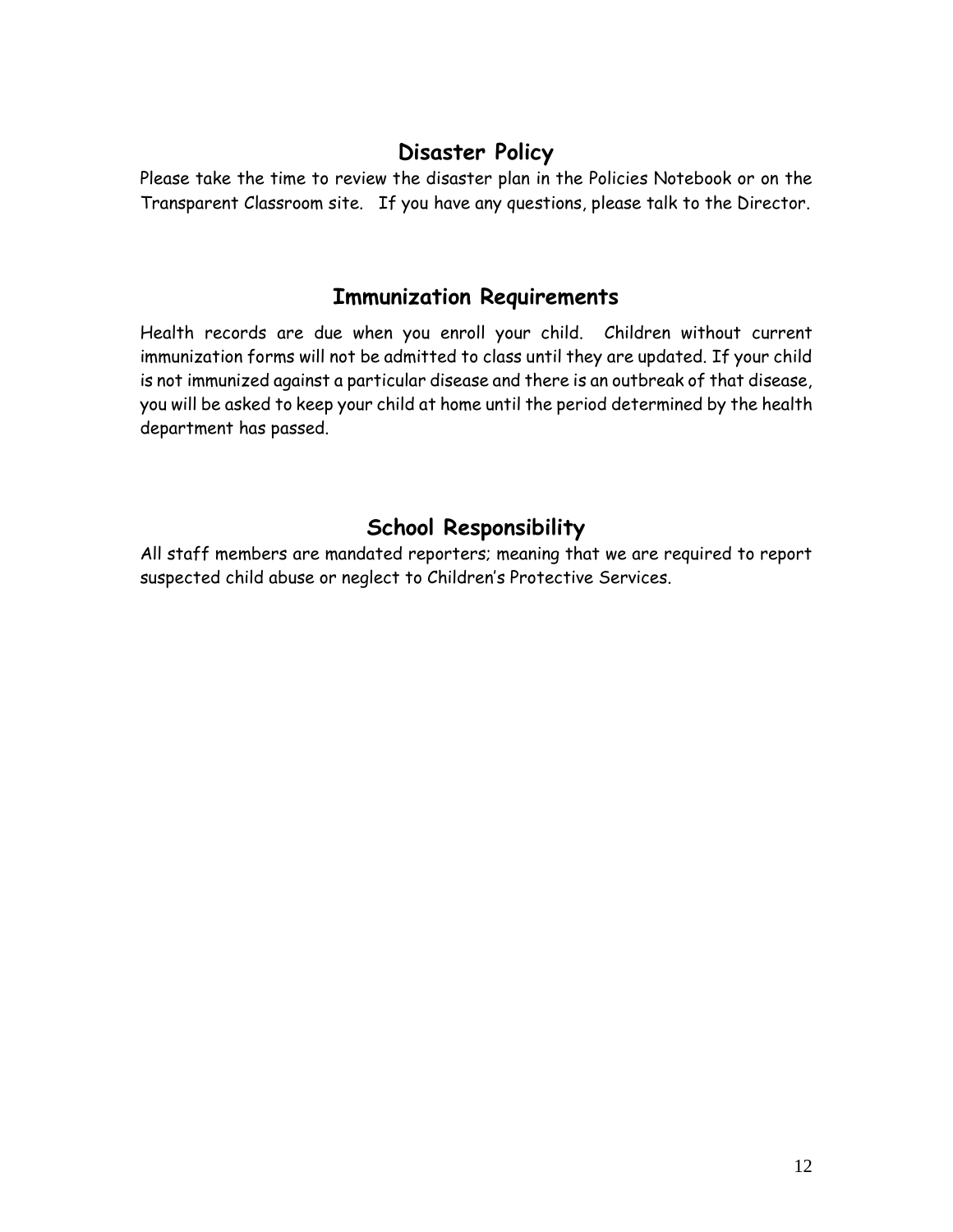#### **Parental Involvement**

Parental involvement is vital to the operation and success of our school. Your commitment and participation at your child's school demonstrates your support to them. We ask parents to become involved in the following ways:

1. **Communicating with the Staff.** Please feel free to discuss any questions and concerns you may have. We have the interests of your child foremost. If we are not able to talk at that moment, we will be happy to call you later during the day or after school. If your child experiences difficulties at drop off, we will call you later with a progress report and encourage you call at any time to inquire how they are.

2. **Observing and attending Parent Teacher Conferences**. We schedule two parent observations and conferences per year for you to see the class in action and to discuss your individual child's progress. We have had to suspend observations during COVID but hope to resume when deemed safe to do so.

3. **Attending Parent Nights.** These are scheduled three times during the school year to familiarize parents with the Montessori Method and philosophy and facilitate their understanding and ability to support what is going on in the classroom. They may also address child developmental issues that are of interest to parents. **The first meeting, an orientation is mandatory for new parents.** Parents are encouraged to ask questions and use the opportunity to network with other parents.

4. **Attending our Spring Open House.** This enjoyable Saturday morning gives children the opportunity to show their parents around the classroom and demonstrate their favorite activities to them.

5. **Volunteer your help.** Tuition only covers about 60% of our operating expenses. Our Fundraising and Maintenance committees play an essential role in keeping our program operating. Working together with other parents for the good of the school community is not only fun but rewarding and a great way to start your involvement in your child's school experience. Parents are needed to take a major role in at least one of our fundraising events and a minor role in the other. These include the wreath sale and the auction. In addition to these fundraisers, we need parents help in the garden and harvesting the apples while others help to maintain the grounds and building and with various projects. Our aging building always needs maintenance work and repairs. Maintaining the children's environment is vital to a successful Montessori School. **Parents are asked to commit to volunteer 36 hours per school year.** You will be asked to sign up in the fall and as needed.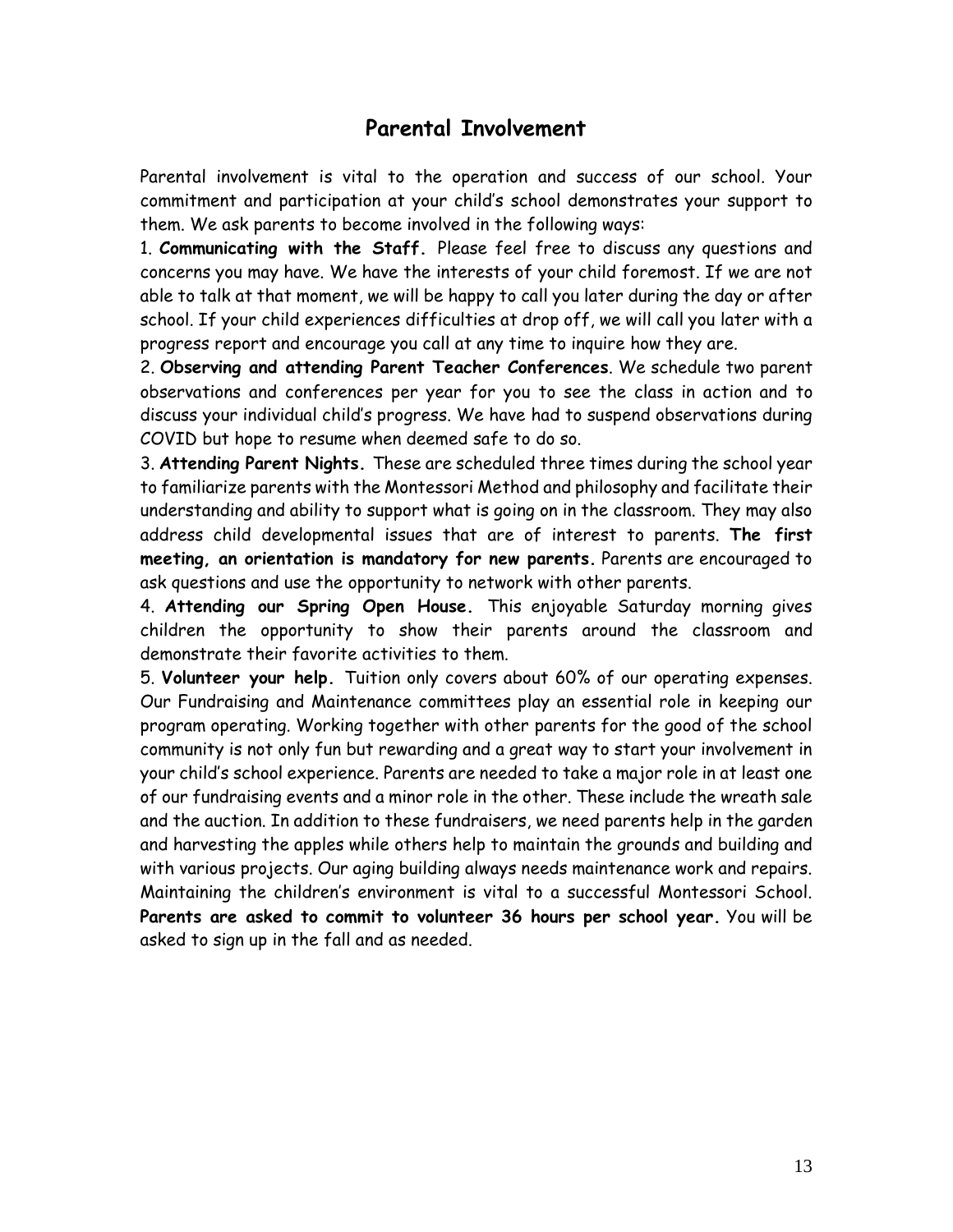# **Financial Issues Tuition**

Tuition is an annual fee. The tuition schedule may be found in the Director's Office. The Tuition Agreement must be completed on line and installments due are paid before your child's first day of school. To assure your child's spot for the fall you will be asked to make the first payment on line in August. A 5% discount will be given to those families who would like to pay their tuition in full by August 20th prior to the school year. Tuition paid in more than two payments during the year, will incur a \$45 set up charge from the on-line tuition management company. The Tuition Agreement is set up on line and paid on a monthly basis on or before the first of each month. Unless prior arrangements are made, tuition payments made after the 10th of the month will be charged an additional \$29 late fee for the month. In the event that your child will be gone for an extended period, your tuition payment must still be paid in full in order to maintain her space in the school.

#### **Tuition Assistance**

Tuition assistance is available for families to who apply and qualify for it. **To help the school offset this reduction in tuition coming in, families are expected to help with fundraising and maintenance.** This reduces the school's expenditures, making the tuition assistance program possible. An application must be filled out and reviewed by the Scholarship committee for approval and award determination. These applications are available from the director in the spring for the upcoming school year. Families are encouraged to turn in their application by August  $1^\mathrm{st}$ or as early as possible to assure there are funds available.

We participate in the ECEAP, DSHS Working Connections programs and the local ECEI Project Funding and will take applications for tuition assistance. **Parents applying for ECEAPECEI funding and Working Connections need to fill out an application for enrollment from the school as well as an application from the agency.** ECEAP students will be enrolled free of charge. Upon approval of their application for DSHS Working Connections, parents will be responsible for paying their copay at the beginning of the month. Parents receiving ECEI funding will be expected to pay their reduced rate tuition on the first of the month and are expected to have their child attend regularly.